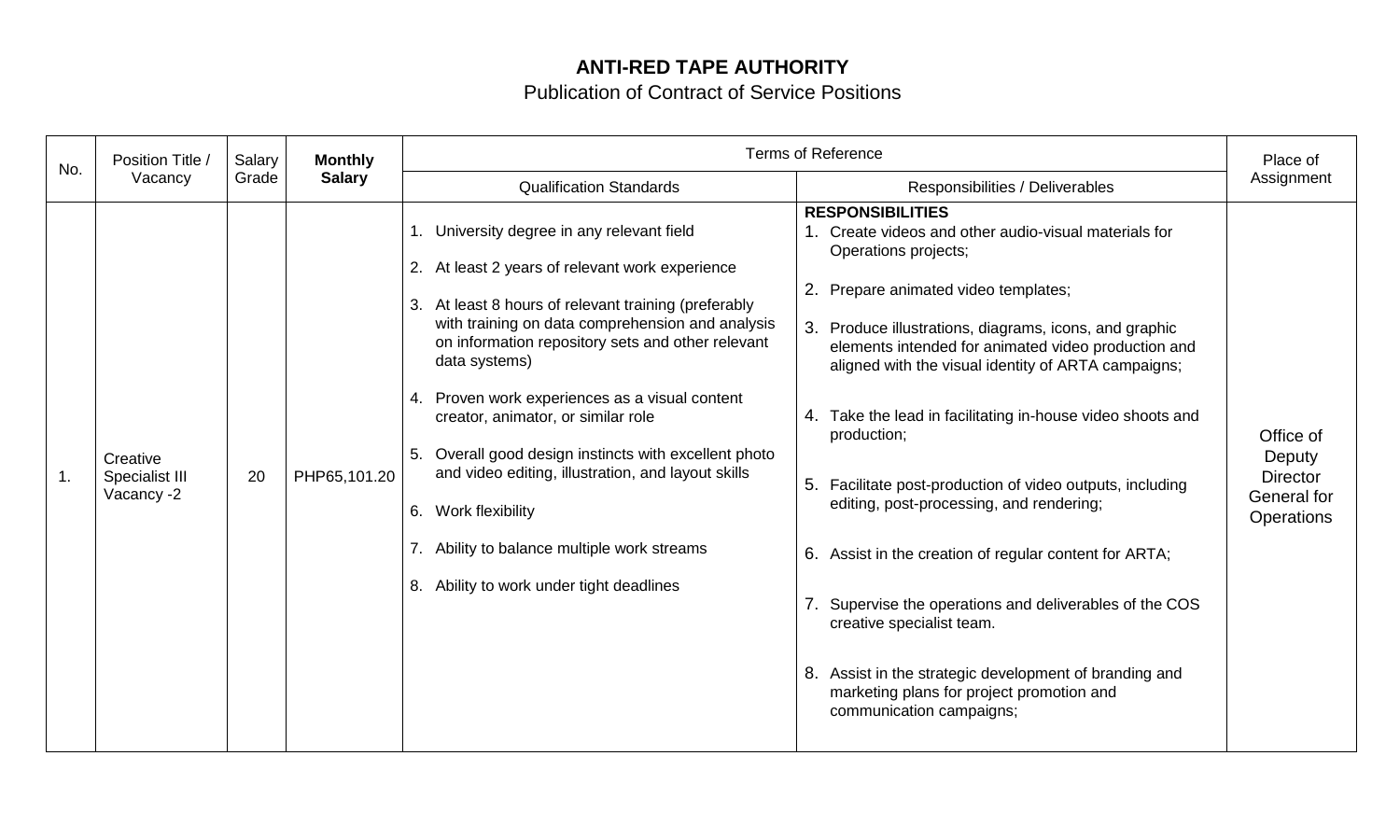| No. | Position Title /<br>Vacancy             | Salary<br>Grade | <b>Monthly</b><br><b>Salary</b> | <b>Terms of Reference</b>                                                                                                                                                                                                         |                                                                                                                                                                                                              | Place of                                                            |
|-----|-----------------------------------------|-----------------|---------------------------------|-----------------------------------------------------------------------------------------------------------------------------------------------------------------------------------------------------------------------------------|--------------------------------------------------------------------------------------------------------------------------------------------------------------------------------------------------------------|---------------------------------------------------------------------|
|     |                                         |                 |                                 | <b>Qualification Standards</b>                                                                                                                                                                                                    | Responsibilities / Deliverables                                                                                                                                                                              | Assignment                                                          |
|     |                                         |                 |                                 |                                                                                                                                                                                                                                   | 9. Coordinate with requesting offices on terms and needs<br>of campaigns and projects; and                                                                                                                   |                                                                     |
|     |                                         |                 |                                 |                                                                                                                                                                                                                                   | 10. Provide other technical and supervisorial deliverables as<br>directed by the Division Chief.                                                                                                             |                                                                     |
|     |                                         |                 |                                 |                                                                                                                                                                                                                                   | <b>DELIVERABLES</b><br>1. Audiovisual materials/animated videos for the<br>Authority's campaigns and projects (at least 4 videos a<br>month)                                                                 |                                                                     |
|     |                                         |                 |                                 |                                                                                                                                                                                                                                   | 2. Illustrations and motion graphics (if necessary)                                                                                                                                                          |                                                                     |
|     |                                         |                 |                                 |                                                                                                                                                                                                                                   | 3. Communication packages (containing rendered video<br>materials) and video templates for various projects and<br>engagements                                                                               |                                                                     |
|     |                                         |                 |                                 |                                                                                                                                                                                                                                   | 4. A repository of soft copies and editable formats of all<br>communication materials produced                                                                                                               |                                                                     |
|     |                                         |                 |                                 | 1. University degree in any relevant field                                                                                                                                                                                        | <b>RESPONSIBILITIES</b><br>1. Create videos and other audio-visual materials for<br>Operations projects;                                                                                                     |                                                                     |
| 2.  | Creative<br>Specialist II<br>Vacancy -3 | 18              | PHP52,417.00                    | 2. At least 1 years of relevant work experience<br>3. At least 4 hours of relevant training (preferably<br>with training on data comprehension and analysis<br>on information repository sets and other relevant<br>data systems) | 2. Prepare animated video templates;<br>3. Produce illustrations, diagrams, icons, and graphic<br>elements intended for animated video production and<br>aligned with the visual identity of ARTA campaigns; | Office of<br>Deputy<br><b>Director</b><br>General for<br>Operations |
|     |                                         |                 |                                 | 4. Proven work experiences as a visual content<br>creator, animator, or similar role                                                                                                                                              | 4. Take the lead in facilitating in-house video shoots and<br>production;                                                                                                                                    |                                                                     |
|     |                                         |                 |                                 | Overall good design instincts with excellent photo<br>5.<br>and video editing, illustration, and layout skills                                                                                                                    |                                                                                                                                                                                                              |                                                                     |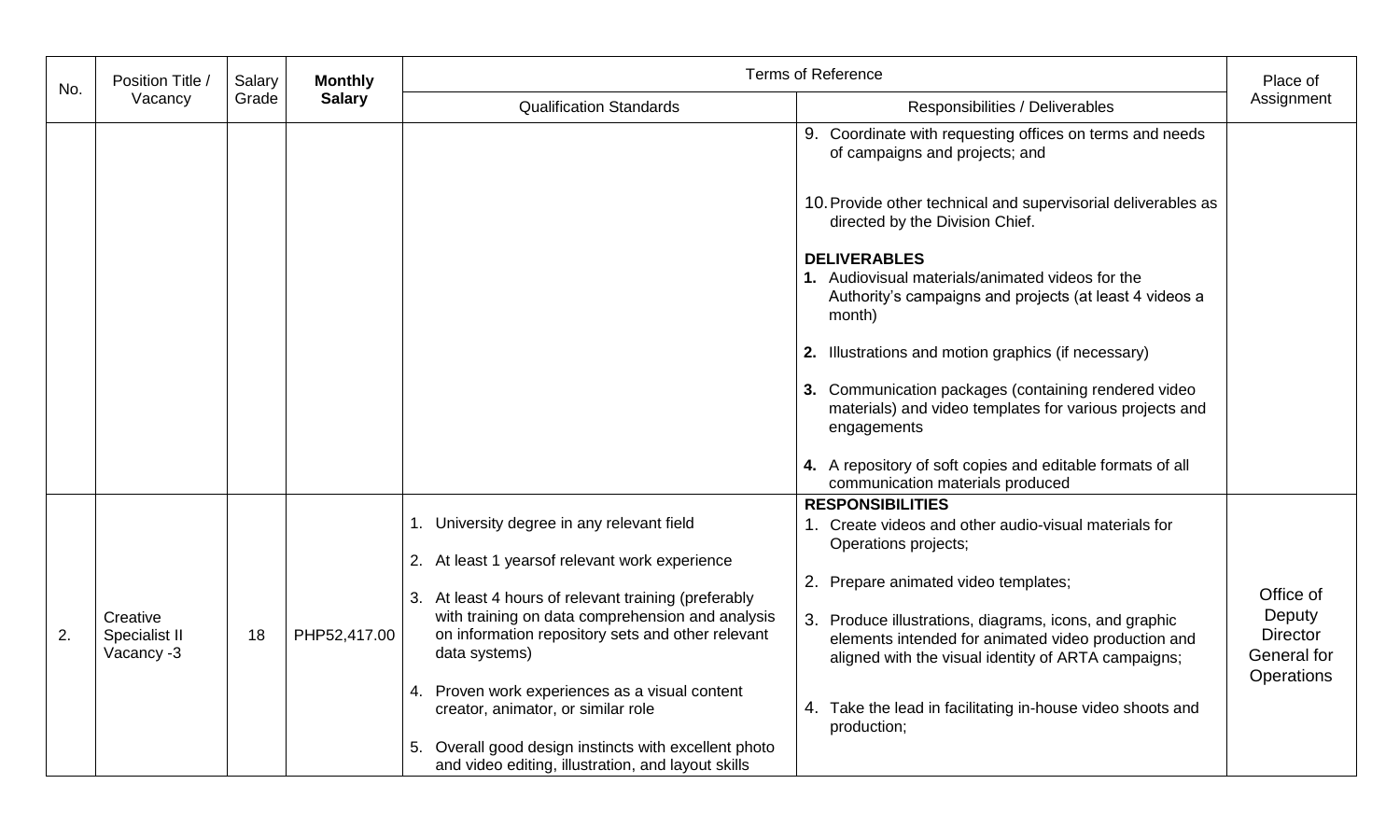| No. | Position Title | Salary<br>Grade | <b>Monthly</b><br><b>Salary</b> | <b>Terms of Reference</b>                                                               |                                                                                                                                              | Place of   |
|-----|----------------|-----------------|---------------------------------|-----------------------------------------------------------------------------------------|----------------------------------------------------------------------------------------------------------------------------------------------|------------|
|     | Vacancy        |                 |                                 | <b>Qualification Standards</b>                                                          | Responsibilities / Deliverables                                                                                                              | Assignment |
|     |                |                 |                                 | 6. Work flexibility                                                                     | 5. Facilitate post-production of video outputs, including<br>editing, post-processing, and rendering;                                        |            |
|     |                |                 |                                 | 7. Ability to balance multiple work streams<br>8. Ability to work under tight deadlines | 6. Assist in the creation of regular content for ARTA;                                                                                       |            |
|     |                |                 |                                 |                                                                                         | 7. Assist in the strategic development of branding and<br>marketing plans for project promotion and<br>communication campaigns;              |            |
|     |                |                 |                                 |                                                                                         | 8. Coordinate with requesting offices on terms and needs<br>of campaigns and projects; and                                                   |            |
|     |                |                 |                                 |                                                                                         | 9. Provide other technical deliverables as directed by the<br>Division Chief.                                                                |            |
|     |                |                 |                                 |                                                                                         | <b>DELIVERABLES</b><br>1. Audiovisual materials/animated videos for the<br>Authority's campaigns and projects (at least 4 videos a<br>month) |            |
|     |                |                 |                                 |                                                                                         | 2. Illustrations and motion graphics (if necessary)                                                                                          |            |
|     |                |                 |                                 |                                                                                         | 3. Communication packages (containing rendered video<br>materials) and video templates for various projects and<br>engagements               |            |
|     |                |                 |                                 |                                                                                         | A repository of soft copies and editable formats of all<br>communication materials produced                                                  |            |